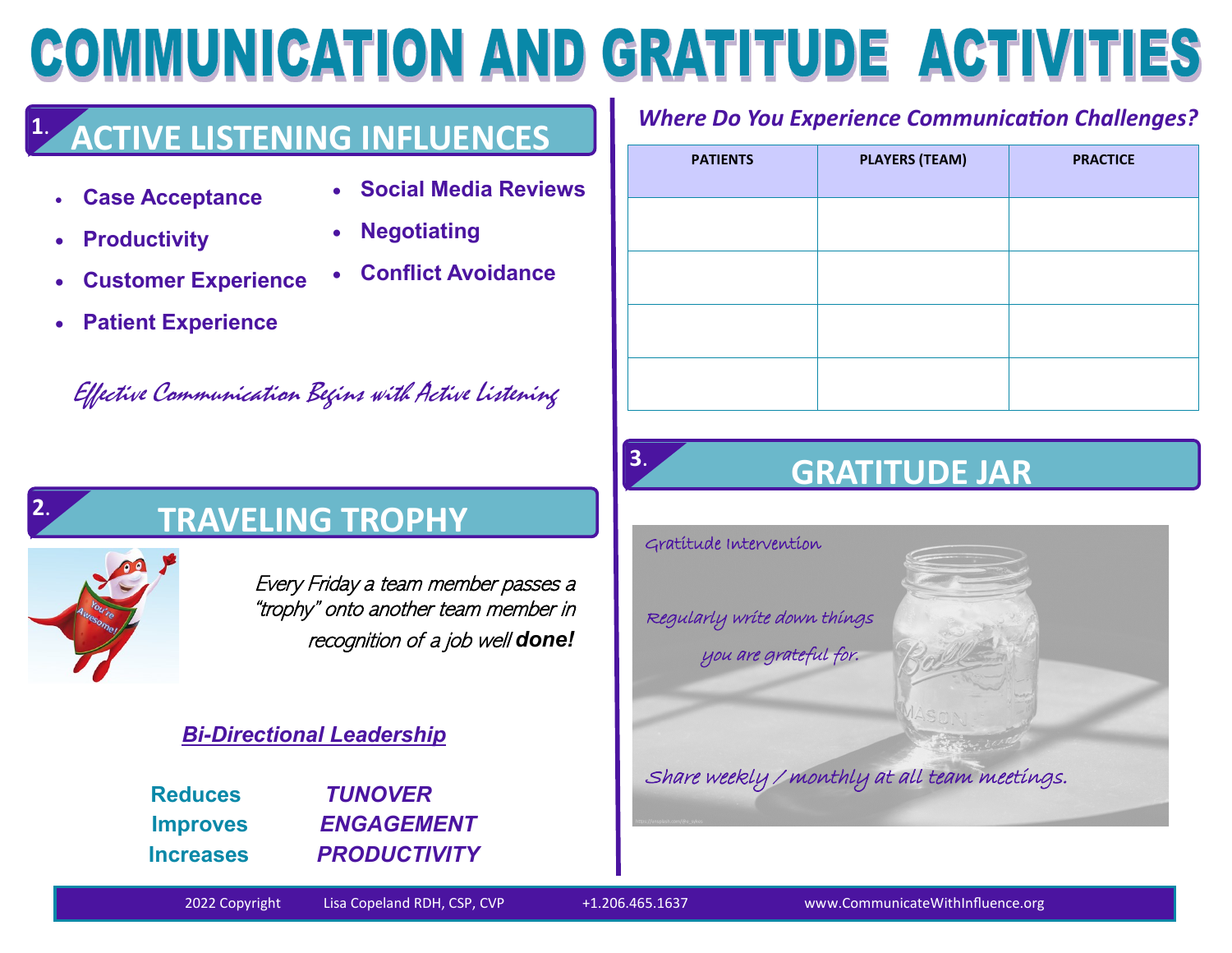#### **COURAGEOS CONVERSATIONS** OTHER Ideas **4.**

#### **4. Improved Communication Leads To:**

- *TRUST*
- **Enhanced** *RELATIONSHIPS*
- **Job** *SECURITY*
- *REWARDS / Incentives*
- **Patient** *LOYALTY*

# SPECIAL OFFER (FOR ATTENDEES ONLY)

# **TEXT: COMMUNICATE TO: 66866**

| 5. | <b>COPY CAT</b>                                    |                                                                                                                                                     |
|----|----------------------------------------------------|-----------------------------------------------------------------------------------------------------------------------------------------------------|
|    | Matching is a general image of the<br>other person | Copy Cat:<br><b>Matching Body</b><br>Language<br>Pair with someone<br>Select #1 or #2<br>#1 Tells a 2-3 minute story<br>#2 matching #1 during story |

| $1.$ |  |
|------|--|
| 2.   |  |
| 3.   |  |
| 4.   |  |
| 5.   |  |
| 6.   |  |
| 7.   |  |
| 8.   |  |

# **LANGUAGE CHOICES**

| Language                                 | <b>Choices</b>                              |
|------------------------------------------|---------------------------------------------|
|                                          |                                             |
| Cleaning                                 | Dental Wellness Visit                       |
| Flossing                                 | Interproximal Plaque Removal                |
| Deep Cleaning<br>Scaling / Root Planning | Periodontal Therapy<br>Inflammatory Therapy |
| <b>Gum Disease</b>                       | Oral Inflammation                           |
| A Little Bleeding<br>Bleaching           | Hemorrhage<br>Whitening                     |
| Recall                                   | Maintenance Therapy                         |
| Cavity                                   | Active Tooth Decay                          |
| Confirm                                  | Remind                                      |

**6.**